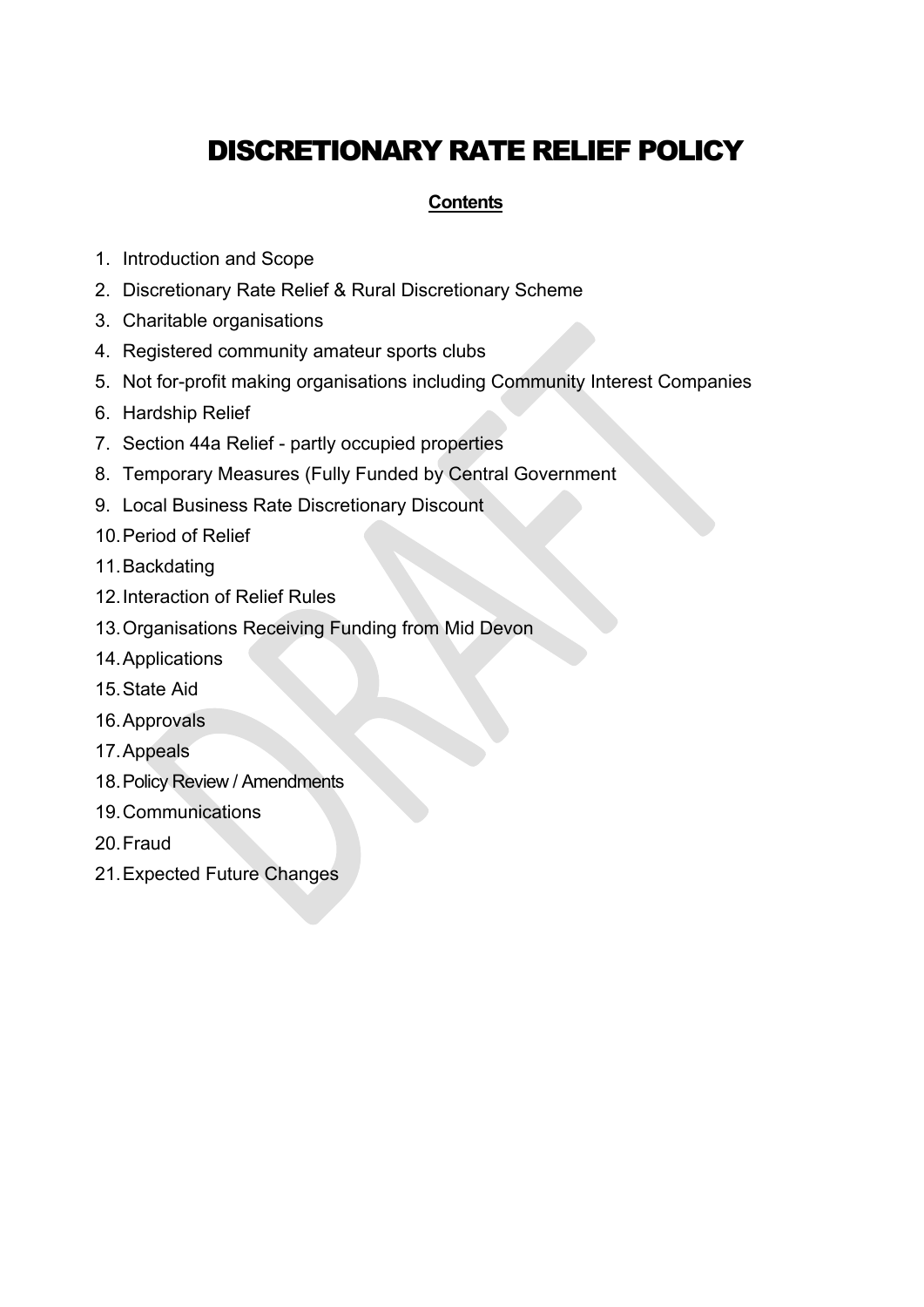| Appendix 1 | <b>Summary Scoring Matrix</b>         |
|------------|---------------------------------------|
|            |                                       |
|            | Appendix 1<br>Summary Scoring Mi      |
| Appendix 2 | Funding                               |
|            |                                       |
|            | Appendix 2 MD<br>Scoring Matrixes for |
| Appendix 3 | <b>Rural Settlement List</b>          |
|            | <b>DDF</b>                            |
|            | Appendix 3 Mid                        |
|            | Devon Council Rura                    |
| Appendix 4 | <b>Retail Discount</b>                |
|            | PDF                                   |
|            | Appendix 4<br>Retail_Discount_Gui     |
|            |                                       |

# 1. Introduction and scope

Mid Devon recognises that both the community and voluntary sectors make an important contribution to the local economy, health and well-being of the residents who live and work in Mid Devon. However, Discretionary Rate Relief granted by Mid Devon is paid for by the Council Tax Payers and the Council has a duty to ensure that public funds are spent wisely and there is due transparency and accountability.

This policy document outlines the areas of local discretion and Mid Devon's approach when awarding Discretionary Rate Relief. This approach has regard to the impact:

- On the Council's wider financial position and how that affects Council Tax payers
- On the organisations and businesses that currently receive or may apply for Relief in the future
- On Mid Devon residents, if relief is awarded and the regeneration benefits to the local community
- Of funding made available by Central Government to provide full financial support for the awarding of relief such as but not restricted to: Revaluation Relief, Rural Rate Relief and Help for Small Businesses, Retail Relief.

*The principal consideration when making an award is that any Relief is in the best interests of the taxpayers of Mid Devon and gives a local benefit*.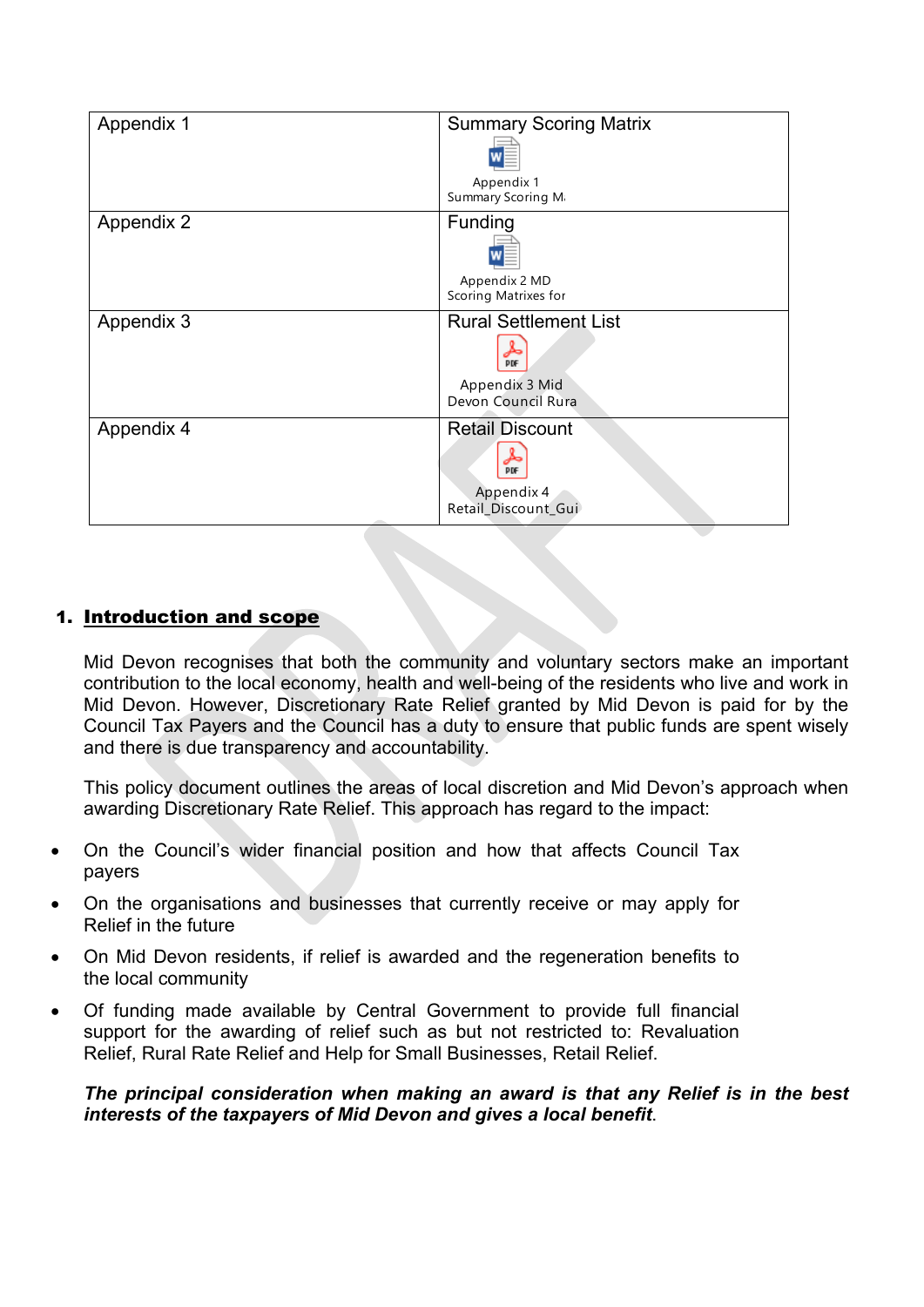# **2.** Discretionary Rate Relief Scheme

Discretionary Rate Relief is granted in accordance with:

- Section 43 of the Local Government Finance Act (LGFA) 1988; and
- Section 47- 49 of the Local Government Finance Act (LGFA) 1988 as amended by the Localism Act 2011

Clause 69 of the Localism Act amended section 47 of the Local Government Finance Act (LGFA) 1988 to allow local billing authorities to fund their own local discounts entirely as it sees fit within the limits of the primary legislation and European Rules on State Aid. These powers can be used to encourage new business and investment, regeneration projects, as well as to support local shops or community services.

The cost of awarding Discretionary Rate Relief is split between Central Government (50%), Mid Devon (40%) the County Council (9%) and Devon Fire (1%). However in certain circumstances Central Government fund 100% of the cost of awarding relief.

Regulations state that hereditaments cannot qualify for relief if they are occupied by precepting authorities which includes **town and parish councils**. Discretionary relief cannot be awarded in respect of any properties where Mid Devon, town or parish councils are in occupation, unless acting as 'trustee' LGFA 1998 s47(9)

### **Other organisations that would not normally receive discretionary relief**

Educational organisations that are not registered charities (including universities, further education colleges, voluntary aided, voluntary controlled, church or grant-aided schools, public schools, foundation schools and academies).

Guidance was given to local authorities in 1990 and 2002 recommending that the authority should have readily understood policies for deciding whether or not to grant relief, and for determining the amount of relief to certain organisations which operate within specified criteria. This criteria covers:

- Charitable bodies already in receipt of Mandatory Relief at 80% the Council has further discretion to "top up" this Relief on a case by case basis
- Registered community amateur sports clubs already in receipt of Mandatory Relief at 80% the Council has further discretion to "top up" this Relief on a case by case basis.
- Not for-profit organisations the Council has discretion to grant Discretionary Rate Relief in accordance with local policy on a case by case basis.
- Where a local organisation would normally qualify for 100% Small Business Rates Relief but for the "Interaction of Reliefs" rules (point 12) Mid Devon Council will award discretionary relief "top up" of 100%.

The Council will consider applications for a Discretionary Rate Relief "top up" on a case by case basis. The principal consideration is that any Discretionary Relief is granted in the best interests of the taxpayers of Mid Devon and produces a local benefit as the Council must bear a percentage of the cost of any Relief granted. However, it is Council policy that no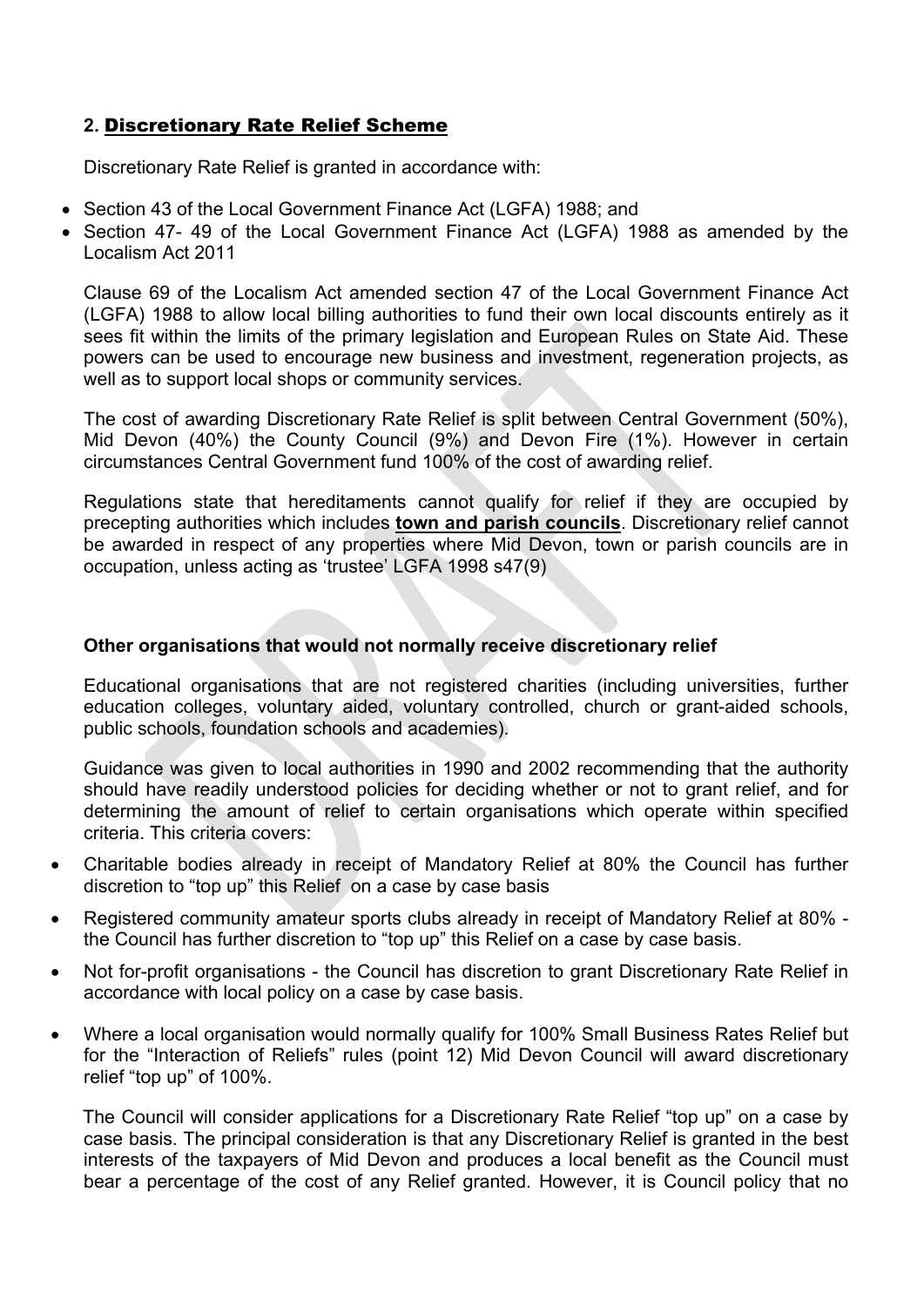Discretionary Relief will be awarded to National Charity Shops they will only receive the 80% Mandatory Relief.

*Discretionary Relief will only be considered where the Rateable Value (RV) is up to and including £80,000(RV). Applications received where the (RV) is above this will be reviewed on a case by case basis not immediately refused, although circumstances would need to be considered to be unique before relief is awarded. Relief will be capped at a maximum of 80% the net business rates charge with a £80,000(RV), Mid Devon recognises that one size doesn't fit all.*

# 2.1 Rural Rate Relief

### **In all three scenarios listed below 100% Rural Rate Relief should be applied.**

The 2016 Autumn Statement confirmed the doubling of rural rate relief from 50% to 100% from 1st April 2017. Local authorities are expected to continue to use their local discount powers to grant 100% rural rate relief to eligible ratepayers.

Local authorities will be compensated in full for their loss of income as a result of this measure. This compensation will be paid by section 31 grant and calculated on the basis of individual council NNDR returns under the rates retention scheme.

The Council may award Rural Rate Relief to qualifying businesses in designated rural settlements (settlements identified with a population of less than 3,000). Qualifying businesses include Post Offices and Food Shops with a rateable value of less than £8,500 or the only Public House, or the only Petrol Filling Station in the designated rural settlements with a rateable value of less than £12,500.

#### **Post Offices**

Post Offices are an important component of many local communities, and particularly so in rural areas and qualifying Post Offices, in designated rural areas with an Rateable Value of less than £8,500 will receive 100% Rural Rate Relief.

### **Village Stores, Filling Stations, Public Houses and Village** Halls

Village Stores with a rateable value of less than £8,500, and Filling Stations and Pubs with a rateable value of less than £12,500, will receive 100 % Rural Rate Relief.

It is Council policy that all "Village Halls" will be awarded 100% Discretionary Top-Up relief after any Mandatory Relief has been applied. No applications will be required.

### **Other Rural Businesses with Rateable Values under £16,500**

Such businesses get no Mandatory Relief and can only be considered for Discretionary Rural Rate Relief each case is treated on its own merits by reference to the contribution and importance of the business to the local community.

A maximum of 80% Discretionary Rate Relief can be awarded the Council will assess all applications by using the scoring matrix shown in Appendix 1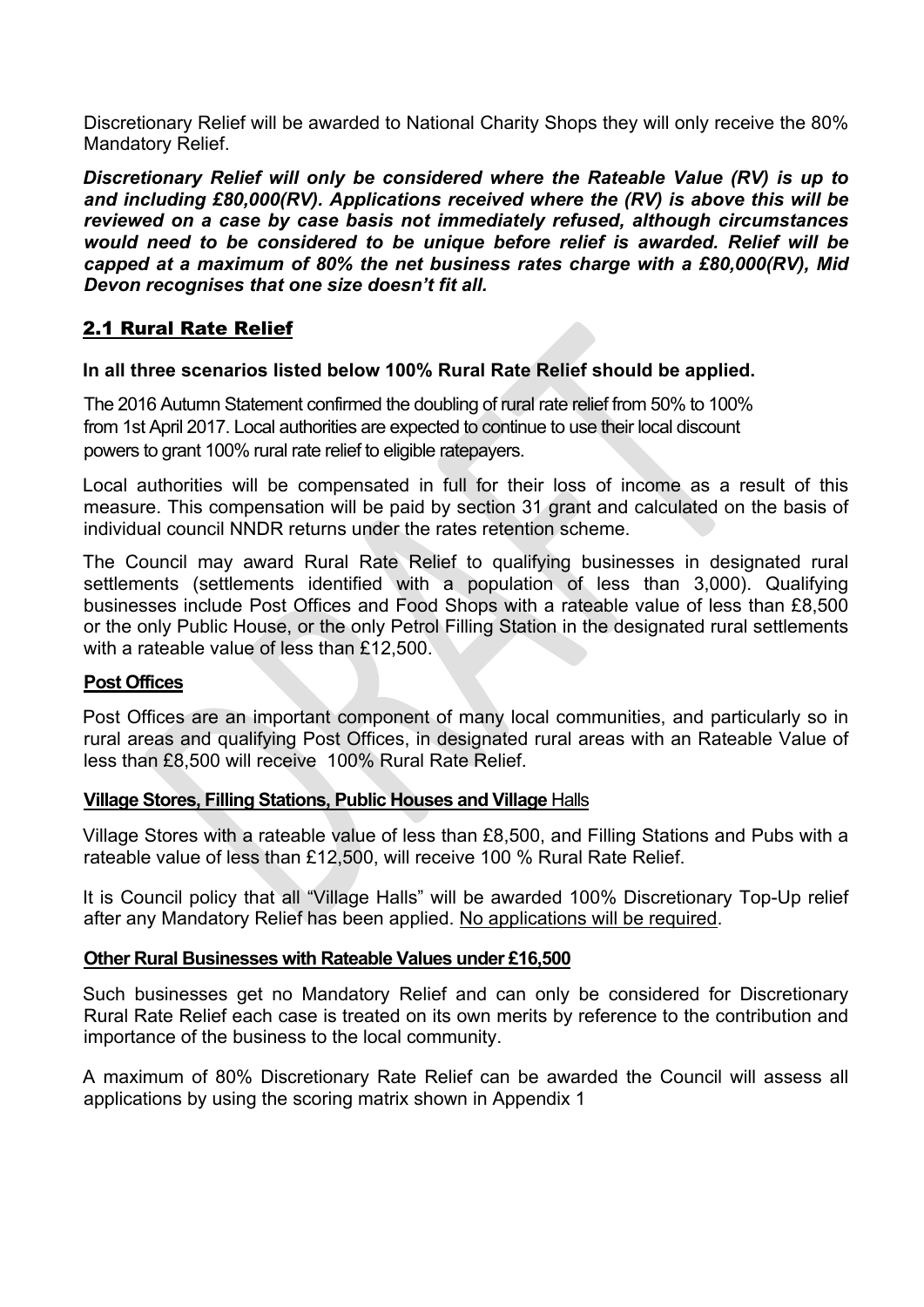# **Rural Settlements – Maintenance of Lists – Appendix 3**

It is further agreed that a review is undertaken of qualifying rural settlements 3 months before the new financial year begins. Further information to aid this process will have to be obtained from census records where possible. To help with the review information will be used from Electoral Registration to try and obtain population numbers. The populous of an area doesn't have age boundaries all are included in the 3000 population amount.

If it is found that the population is greater than 3000 and a business no-longer qualifies advice will be given on alternative reliefs that could be claimed. It would be assumed that in most cases the organisation/business would claim Small Business Rates Relief

# **3.** Charitable Organisations

Mandatory Rate Relief of 80% is granted to charities in the following circumstances:

Where the:

- Ratepayer of a property is a charity or the trustees of a charity; and
- The property is wholly or mainly used for charitable purposes (including charity shops, where the goods sold are mainly donated and the proceeds are used for the purpose of the charity)

Registration under the Charities Act 1993 is conclusive evidence of charitable status. Bodies which, under the 1993 Act, are exempted from registration or are exempt charities are also eligible for Mandatory Relief.

It is agreed that in cases where a charity is in receipt of Mandatory Rate Relief of **80%** the Council will consider applications for a Discretionary Rate Relief "top up" on a case by case basis. If, but for an award of Mandatory Relief, a charity would qualify for 100% small business rate relief, Discretionary Rate Relief "top up" will be awarded at 100% of any remaining business rate bill. This only applies to local charities and not national charities, accept for Citizens Advice Bureaux where 100% 'top up' will be granted.

The principal consideration is that any Discretionary Relief is granted in the best interests of the taxpayers of Mid Devon and delivers a local benefit as the Council must bear a percentage of the cost of any Relief granted Mandatory and or Discretionary at 40%.

However, it is Council policy that no Discretionary Rate Relief will be paid to National Charity Shops.

For a consistent approach the maximum of relief will be calculated as shown in Appendix 1

# 4. Registered Community Amateur Sports Clubs (CASC's)

Mandatory Rate Relief of 80% is granted to registered CASC's.

To qualify as a CASC, the club must fulfil ALL of the following criteria. It must be:

 On the CASC register [\(https://www.gov.uk/government/publications/community-amateur](https://www.gov.uk/government/publications/community-amateur-sportsclubs-casc-registered-with-hmrc--2)[sportsclubs-casc-registered-with-hmrc--2](https://www.gov.uk/government/publications/community-amateur-sportsclubs-casc-registered-with-hmrc--2))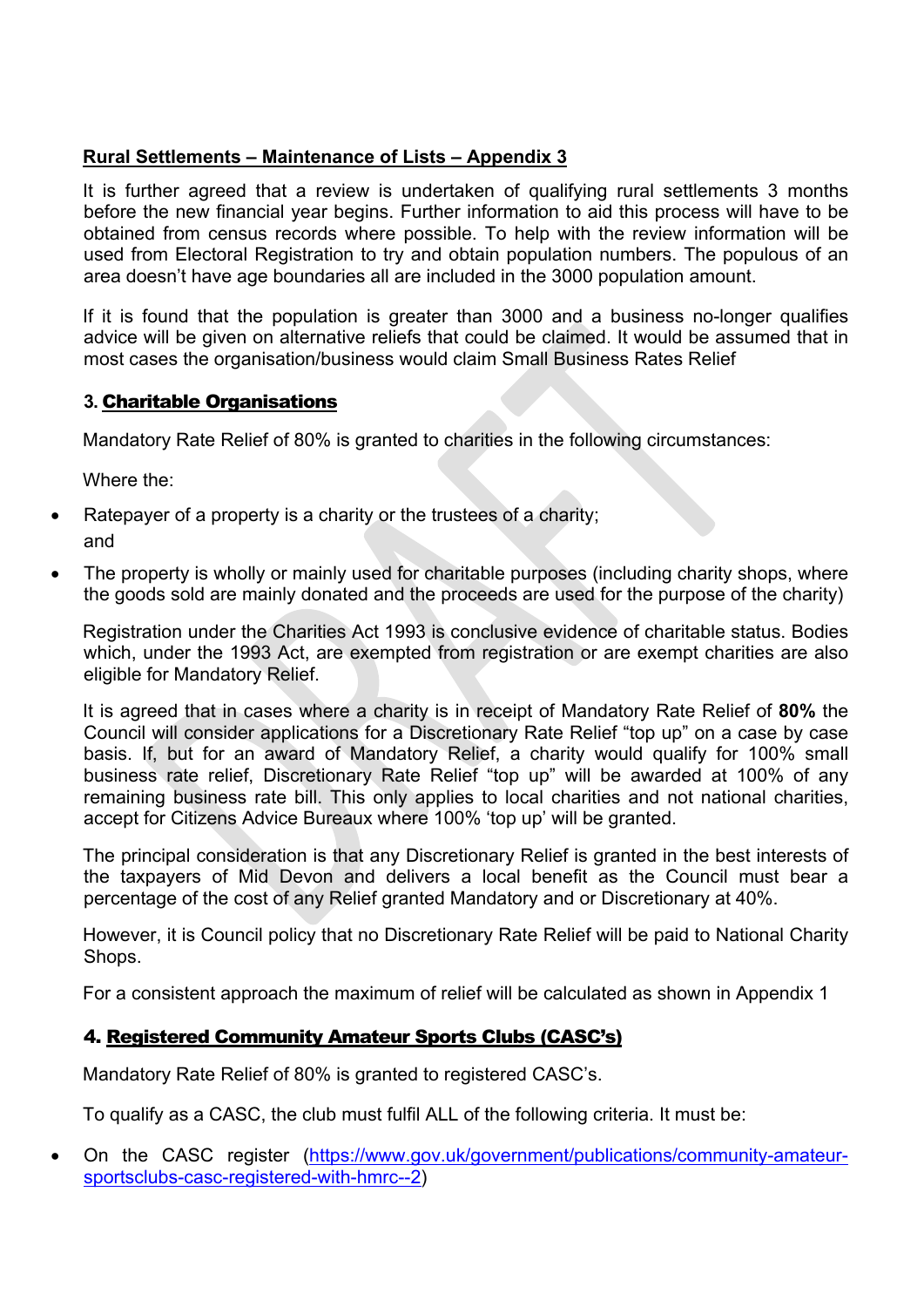- Open to the whole community
- Run as an amateur club
- A non-profit making organisation; and
- Aiming to provide facilities for, and encourage people to take part in, eligible sport

The Council will consider applications for a Discretionary Rate Relief "top up" from CASC's on a case by case basis. If, but for an award of Mandatory Relief, a CASC would qualify for 100% small business rate relief, Discretionary Rate Relief "top up" will be awarded at 100% of any remaining business rate bill. This only applies to local organisations not national companies, however, all applications will be looked at on a case by case basis.

The principal consideration is that any Relief is granted in the best interests of the taxpayers of Mid Devon and produces a local benefit as the Council must bear a percentage of the cost of any Relief granted at 40%. However, it should be noted that sports clubs and other organisations which run a bar will have this assessed along with other criteria. For a consistent approach on the maximum of **10%** Discretionary Rate Relief awarded the Council will assess all applications by using the scoring matrix as shown in Appendix 1

### **5.** Not for-profit making organisations including Community Interest Companies

Such organisations do not qualify for Mandatory Relief and can only be considered for Discretionary Relief each case is treated on its merits by reference to the contribution and importance of the business to the local community.

The main objectives of the organisation must be related to:

Relief of poverty, Advancement of Religion, Advancement of Education, Social Welfare, Science, Literature, Fine arts and Recreation or otherwise beneficial to the community.

A Community Interest Company ("CIC") is a type of company, designed primarily for social enterprises that want to use their profits and assets for the public good. CIC's are particularly attractive to those wishing to enjoy the benefits of limited company status and want to make it clear that they are established for the benefit of the community, but are not able, or do not wish to become charities. They vary in size from small community-based organisations to multimillion pound enterprises. CIC's are relatively easy to set up, with all the flexibility and certainty of the company form, but with some special features which ensure that they work for the benefit of the community.

However, it should be noted that sports clubs and other organisations which run a **bar** will have this assessed along with other criteria.

It is agreed that the Council will consider applications for a Discretionary Rate Relief for 'Not For-Profit' Organisations and Community Interest Companies on a case by case basis. The principal consideration is that any Discretionary Relief is granted in the best interests of the taxpayers of Mid Devon and produces a local benefit as the Council must bear a percentage of the cost of any Relief granted of 40%.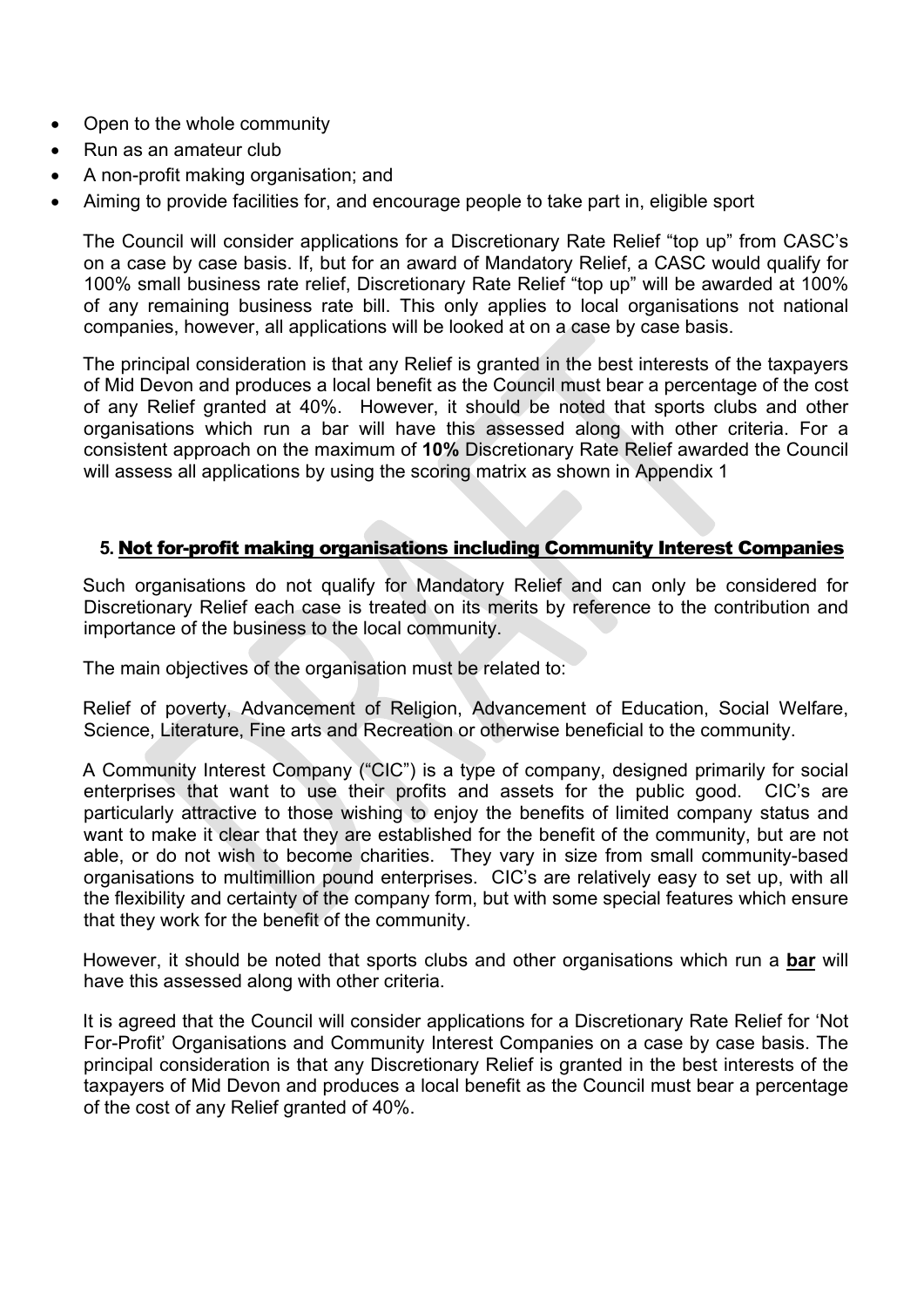**Discretionary Relief will only be considered where the Rateable Value (RV) is up to and including £80,000(RV). Applications received where the (RV) is above this will be reviewed on a case by case basis and not immediately refused, although circumstances would need to be considered to be unique before relief is awarded. Relief will be capped at a maximum of 80% the net business rates charge with a £80,000(RV), Mid Devon recognises that one size doesn't fit all.**

For a consistent approach on the maximum of **80%** Discretionary Rate Relief awarded the Council will assess all applications by using the scoring matrix as shown in Appendix 1

# 6. Hardship Relief (Section 49)

The Council has the power to reduce or remit the Business Rates charged in certain circumstances where the Ratepayer is enduring temporary financial difficulties, this is known as Hardship Relief.

The principal purpose of an award of Hardship Relief is to provide short term assistance to businesses that are suffering "exceptional" hardship arising from circumstances beyond the control and outside of the normal risks associated with running a business of that type to the extent that the viability of the business would be threatened if an award were not made. Applicants must have and be able to demonstrate they have investigated all other avenues of financial assistance prior to making a claim for Hardship Relief.

The Council may grant Hardship Relief if it is satisfied that:

The Ratepayer would sustain financial hardship if the Council did not do so:

and

 It is reasonable for the Council to grant Relief, with regard to the interests of its residents and Council Tax payers

Hardship Relief will only be applied to the actual balance outstanding in the year the application was made.

No Hardship Relief can be awarded where payment has been made in part or full.

Hardship Relief is a temporary measure which can only be awarded once because it should not be used to artificially sustain a failing business. Hardship Relief maybe awarded where the ratepayer is facing temporary financial difficulties and where the community would be significantly disadvantaged if the business were to close. The maximum award period is 12 months.

Applications for Hardship Relief must be accompanied by a full set of audited accounts relating to the two years preceding the date of application. Where audited accounts are not available for the current financial year, projected figures certified as being a 'true and fair view' by the company secretary or company accountants may be used. It is recommended that applicants submit audited accounts dating back further than two years, if such information is available.

For a consistent approach on the amount of Discretionary Rate Relief awarded the Council will assess all applications by using the scoring matrix as shown in Appendix 1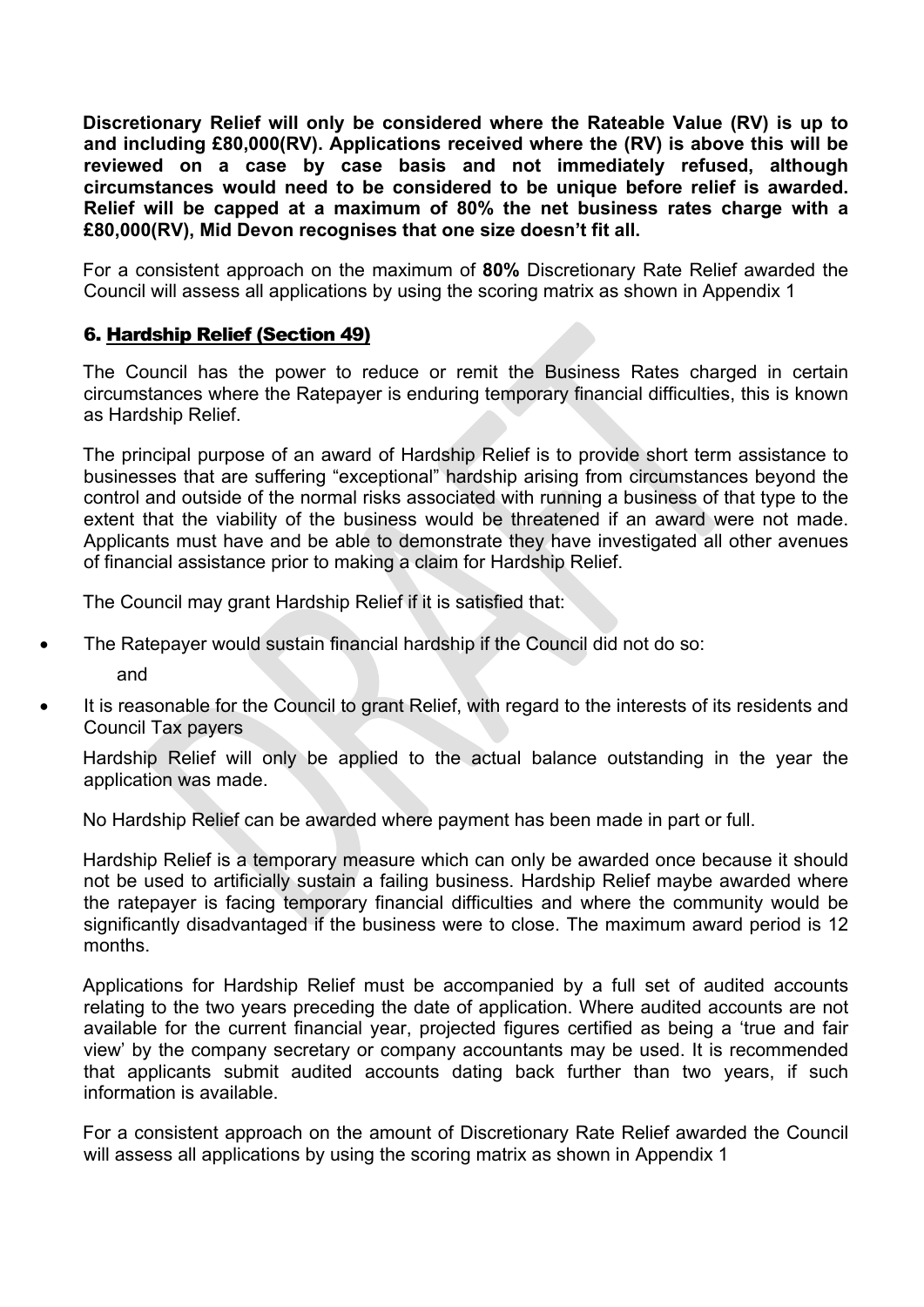Due to the nature of this relief Mid Devon will not apply the £80,000 (RV) restriction. When reviewing the application all current case law will be taken into account when assessing any award.

### **7**. Section 44a Relief (partly occupied properties)

The Council has discretion under section 44a of the Local Government Finance Act to award Rate Relief where part of a property is unoccupied for a temporary period. The definition of 'temporary period' is not prescribed within the law and therefore Mid Devon has the discretion to decide the period of Relief to be awarded. The amount of Rate Relief that is awarded is determined by statute and is calculated by reference to the Rateable Value attributed to the unoccupied area by the Valuation Office Agency, part of Her Majesty's Revenue and Customs (HMRC).

Applications will only be considered in respect of unoccupied parts of a property and must be made within the year that the reduction was required. Clearly defined areas that are reasonably segregated from the occupied part of the property must be evidenced.

No award shall be made where it appears to the Council that the reason that part of the property is unoccupied is wholly or mainly for the purposes of applying for Rate Relief.

Rate Relief under this section will not be awarded in respect of partly occupied property where the partial occupation of the property may arise due to the ordinary day to day nature of the business (for example the operation of a warehouse).

Where a backdated application is received, the customer will be required to produce evidence to prove the area was unoccupied for the period the relief relates to. Acceptance of such evidence is at the discretion of Mid Devon. A reason as to why the application wasn't made at the time of need must also be given.

The period of Relief will not exceed either 3 or 6 months depending on the type of property the claim has been made for, in line with the current legislation and guidance for partoccupied properties. Relief will be awarded on a 'case by case' basis; this may result in a period being longer than 3 or 6 months on a case by case basis.

# 8. Temporary Measures (Fully Funded by Central Government)

### **Supporting Small Businesses**

At the Spring Budget, the Chancellor announced that a scheme of relief would be made available to those ratepayers facing large increases as a result of the loss of Small Business or Rural Rate Relief.

The transitional relief scheme does not provide support in respect of changes in reliefs. Therefore, those ratepayers who are losing some or all of their Small Business or Rural Rate Relief may be facing very large percentage increases in bills from 1 April 2017

To support these ratepayers, the Supporting Small Businesses Relief will ensure that the increase per year in the bills of these ratepayers is limited to the greater of: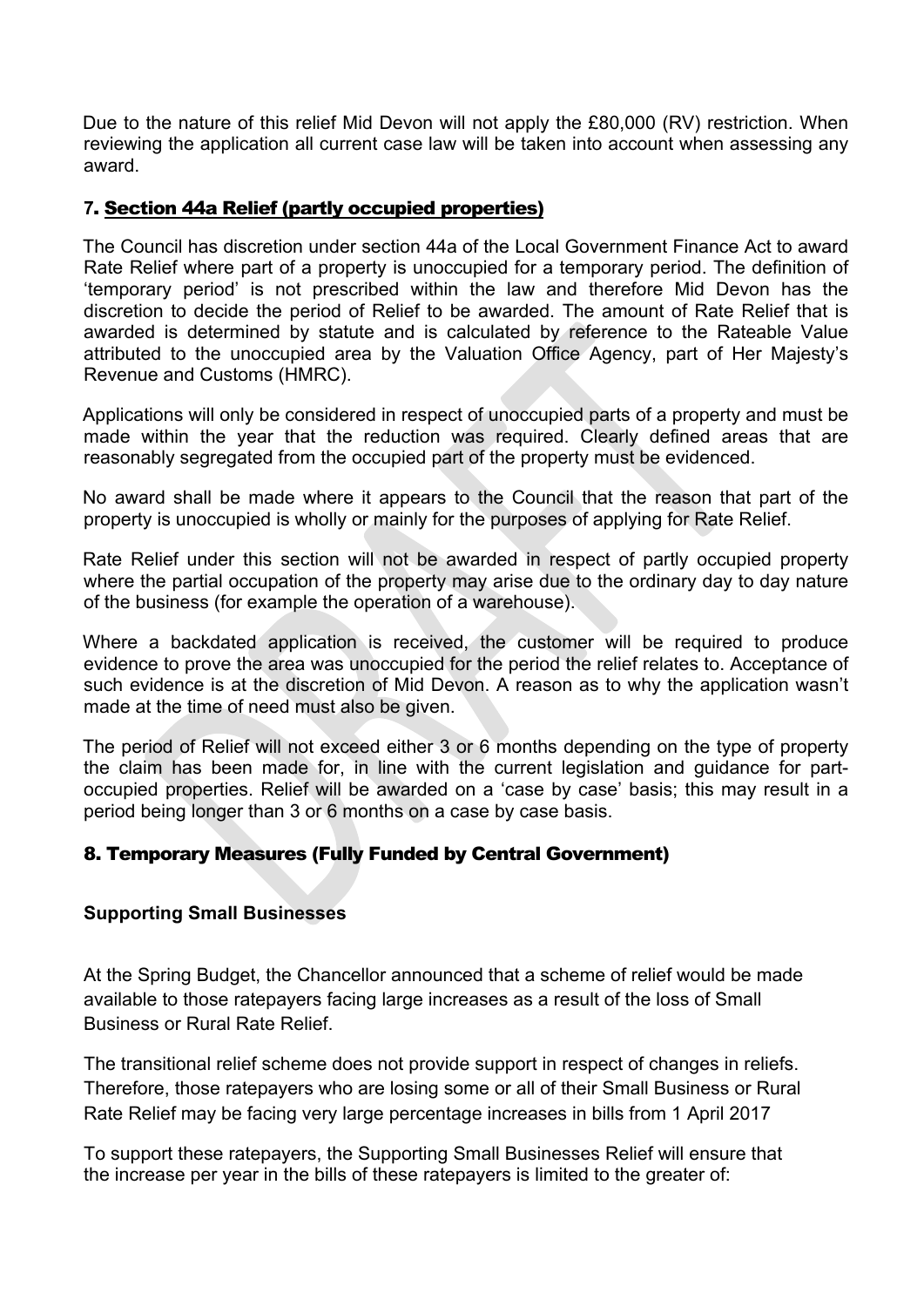- a. a percentage increase p.a. of 5%, 7.5%, 10%, 15% and 15% 2017/18 to 2021/22 all plus inflation. Unlike the transitional relief scheme, for the first year of the scheme the percentage increase is taken against the bill for 31 March 2017 after small business rate relief or rural rate relief , or
- b. a cash value of £600 per year (£50 per month). This cash minimum increase ensures that those ratepayers paying nothing or very small amounts in 2016/17 after small business rate relief are brought into paying something.

Those on the Supporting Small Businesses relief scheme whose 2017 rateable values are £51,000 or more will not be liable to pay the supplement to fund Small Business Rate Relief while they are eligible for the Supporting Small Businesses Relief scheme.

Ratepayers remain in the Supporting Small Businesses relief scheme for either 5 years or until they reach the bill they would have paid without the scheme. A change of ratepayers will not affect eligibility for the Supporting Small Businesses Relief scheme but eligibility will be lost if the property falls vacant or becomes occupied by a charity or Community Amateur Sports Club

# 8.1 Revaluation Relief – Policy Agreed

In the Budget on 8 March, the Chancellor announced that the Government would make available a discretionary fund of £300 million over four years from 2017-18 to support those businesses that face the steepest increases in their business rates bills as a result of the revaluation. Local government is best placed to determine how this fund should be targeted and administered to support those businesses and locations within their area that are in the greatest need

The DCLG published a consultation on the design of the discretionary relief on 9 March, seeking views on the allocation of the fund, arrangements for compensation for local authorities, and the operation of local schemes. This can be accessed at: [https://www.gov.uk/government/consultations/discretionary-business-rates-relief-scheme.](https://www.gov.uk/government/consultations/discretionary-business-rates-relief-scheme) Mid Devon proposed share of the £300m is as follows:

- 2017/18 £118k
- 2018/19 £57k
- 2019/20 £24k
- 2020/21 £3k

### **Other Reliefs -**

Hereditaments eligible for charity or Community Amateur Sports Club relief or hereditaments which are unoccupied are not eligible for Supporting Small Businesses Relief. And, for the avoidance of doubt, small business rate relief or rural rate relief should not be applied to further reduce the bill found under Supporting Small Business Relief.

All other discretionary reliefs, including those funded by section 31 grants, should be considered after the application of Supporting Small Businesses Relief. Supporting Small Business Relief will be applied after the TR amount.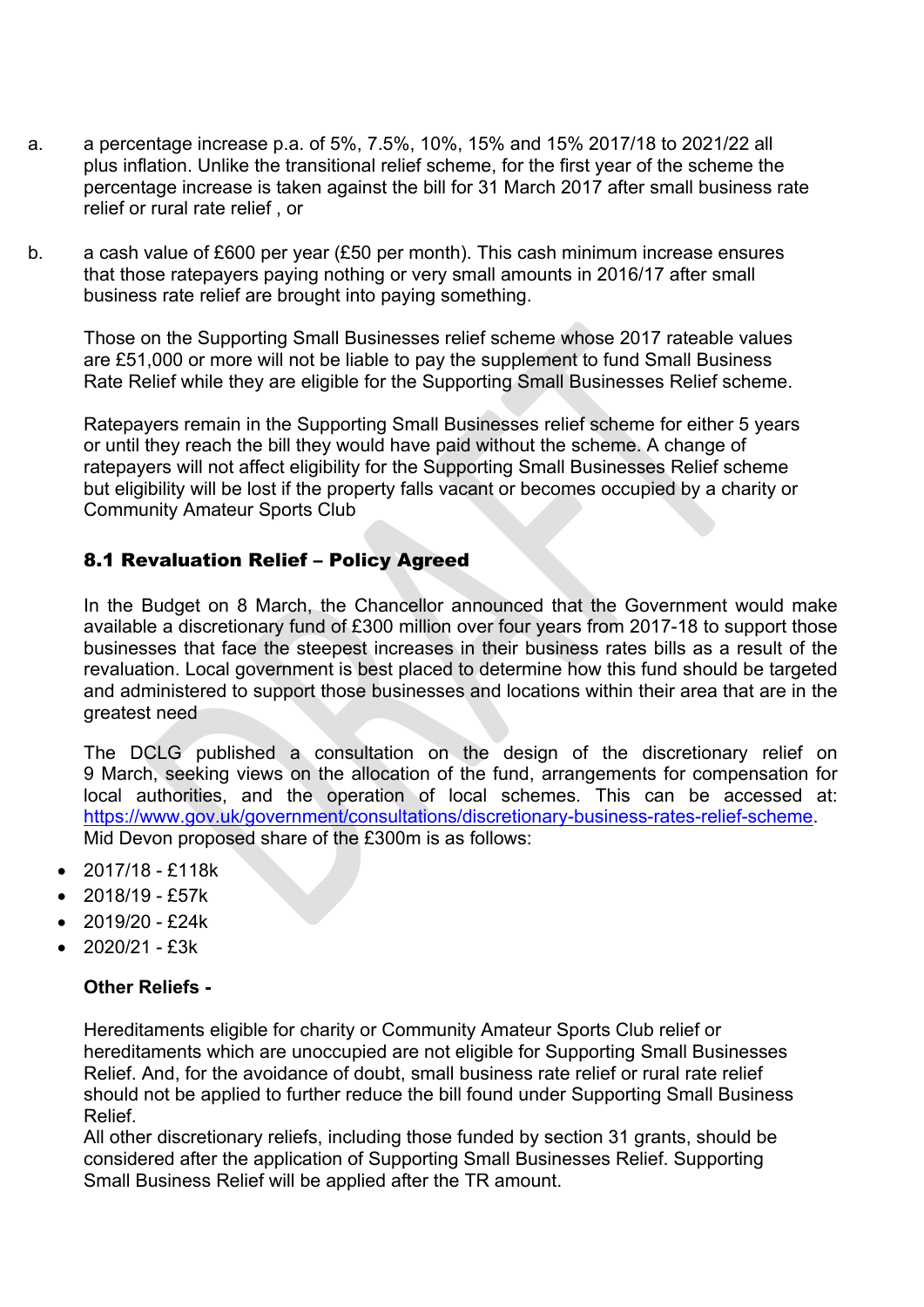# 8.2 Local Newspaper Relief

The Council has the discretion to discount business rate bills by up to £1,500 in 2017/18 2018/19 and 2019/20 for office space occupied by journalists and reporters of local newspapers.

This is a temporary measure to support local newspapers adapting to technological changes within the industry. The relief is only for local newspapers and will be delivered through local authority discretionary powers (under section 47(3) of the Local Government Finance Act.

There is a maximum of one discount for each local newspaper title and premises. The discount is subject to European State Aid de minimis rules. This bars a company from receiving more than €200,000 in State Aid across a rolling three year period.

This relief does not apply to:

- Local council newspapers
- On-line publications
- Local Magazines

See **'backdating'** for applications received outside of the financial year in which the relief was allowed to be paid.

### 8.3 Retail Discount

The Council has discretion to discount business rate bills by one third of the daily chargeable amount in 2019/20 and in 2020/21 for retail premises with a rateable value below £51,000. Retail premises must be occupied and wholly or mainly used to sell goods, services or food and drink to visiting members of the public.

As a guide, qualifying businesses may include: See Appendix 4

These lists are not exhaustive as it is impossible to list the many and varied retail uses that exist. We will consider retail rate relief for businesses that are broadly similar to those above. Retail Rate Relief is discretionary, we may decide not to award it.

### **How much relief will be available?**

Retail Rate Relief for each property in 2019/20 and 2020/21 will be one third, we will assess eligibility and calculate relief on a daily basis. We will award Retail Rate Relief to the net business rates bill after we have applied any other relief.

Ratepayers occupying more than one property will be entitled to relief for each of their eligible properties, subject to State Aid de minimis limits.

We must be satisfied that awarding discretionary rate relief will not result in a business receiving more than €200,000 of De Minimis aid. This will limit the scope for multi-site retailers to get this retail rate relief for all their shops, especially if their business already gets other forms of State Aid. For more information see:

**<https://www.gov.uk/government/publications/state-aid-frequently-asked-questions>**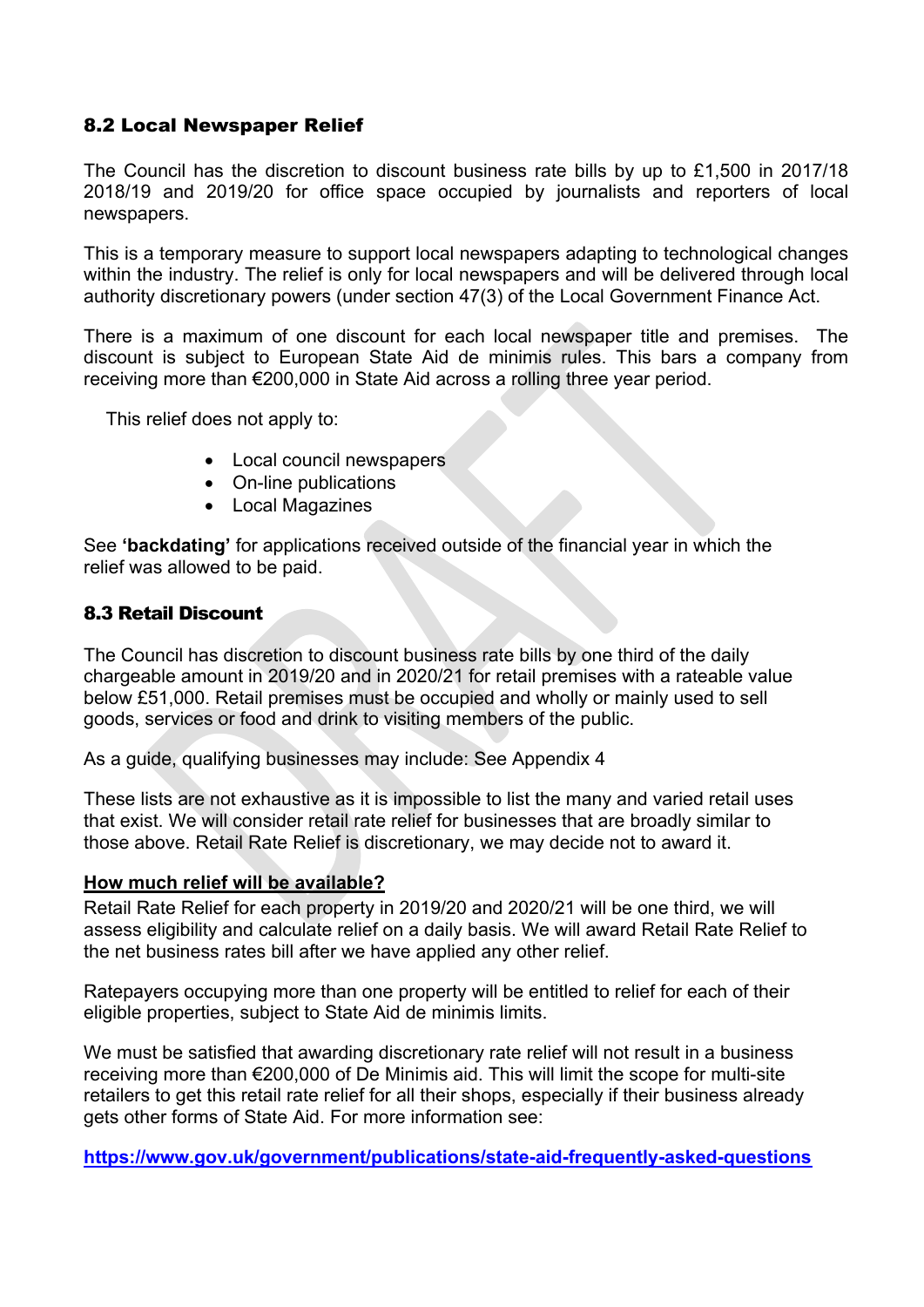# **Applications and Review Process- Retail Discount**

To enable the relief to be awarded quickly to businesses the Council will invite application by applying the relief and issuing adjustment notices. To retain the relief businesses **must** sign and return the state aide form, or make a declaration by using the online form. Relief will be awarded for the financial years, 2019/20 & 2020/21. Relief will be withdrawn in accordance with regulations should there be a change of circumstances that affect the relief applied.

New applications for Retail Rate Relief should be made via Citizen Access or by email.

An Officer will consider all applications and will make recommendations based on this policy, on whether to grant an award and if so at what rate.

Backdating: Relief can be granted if the application is received by 30 September in the preceding year.

# 9. Local Business Rate Discretionary Discount

Section 69 of The Localism Act 2011 amends Section 47 of the Local Government Finance Act 1988 and allows the Council to grant locally determined Business Rate Discounts (in addition to the already available Discretionary Rate Reliefs).

The new power recognises that the current business rates scheme is broadly prescribed by central government and its aim is to provide increased flexibility to local authorities to support organisations, recognising the variations in economic conditions across and within local authority boundaries.

Any ratepayer applying for a Local Business Rate Discount who does not meet the criteria for Discretionary Rate Relief under any other part of this policy, must meet all of the following criteria and any award will be based on these factors:

- The ratepayer must not be entitled to Mandatory Rate Relief (Charity or Rural Rate Relief)
- The Rateable Value must be less than £80,000 (RV)
- The ratepayer must not be an organisation that could receive relief as a non-profit making organisation or as Community Amateur Sports Club.
- The ratepayer must occupy the premises no relief will be granted for unoccupied properties. The premises and the organisation must be of significant benefit to the taxpayers of Mid Devon.
- Provide facilities to certain priority groups such as elderly, disabled, minority or disadvantaged groups, and OR
- Provide significant employment or employment opportunities to residents of Mid Devon
- Provide residents of Mid Devon with such services, opportunities or facilities that cannot be obtained locally or are not provided by another organisation
- The ratepayer must show that the organisation will comply with all legislative requirements and operate in an ethical, sustainable and environmentally friendly manner at all times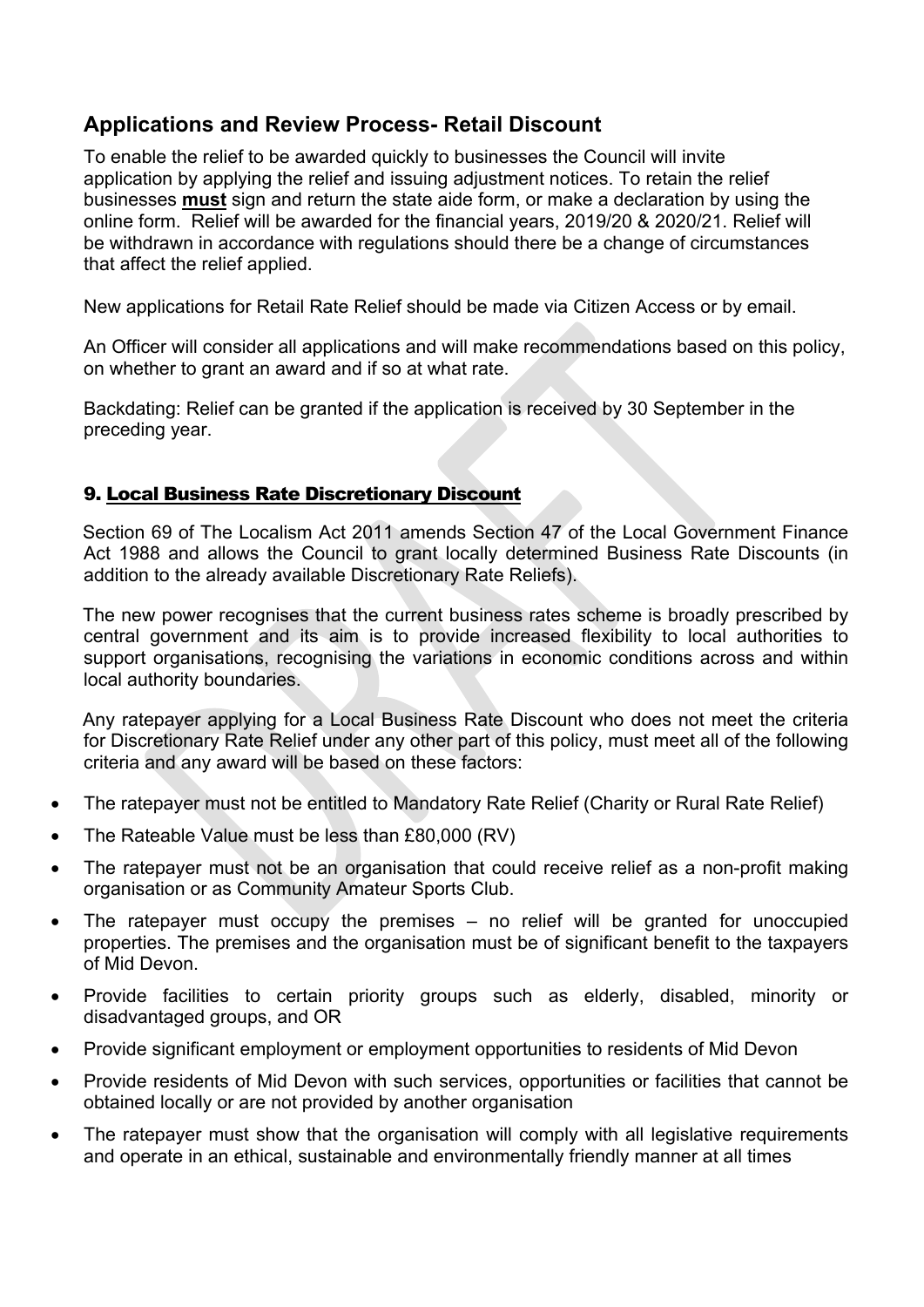Where a ratepayer can demonstrate that all of the above criteria are met, any award must have due regard to:

- the financial status of the applicant when determining the level of relief to be granted, and the impact and best interests of the Council Tax payers of Mid Devon
- It must be noted that the Council will only pay a maximum of **80%** relief, 100% relief will only be considered in the most exceptional circumstances and via the formal appeals process.

Relief will not be given to those organisations where a bar is the main activity. It would be expected that any bar profits would be used to offset any expenses thus negating the reliance on public funds.

# 9.1 Local Discretionary Relief for Young/New Businesses

There is an expectation that an occupier receiving discretionary relief on their business rates under this criterion would engage and work positively with Mid Devon on helping to support corporate priorities and bring benefits for residents and the local area. Before making the offer of relief, an initial meeting will be arranged between appropriate Council officers (with an economic development and regeneration focus) and the occupier to discuss how both parties can work together going forward to bring value and benefits for local residents

- A new Business in its first year of trading can receive rate relief of **60%** in the first year or pro-rata of relief, **30%** in second year, from year 3 a full charge would be due, unless agreed otherwise.
- The proposal is to treat communal or co-working space in premises Designed for the incubation and growth of young businesses as first year start up space, providing **65%** rates relief on such space.

**Discretionary Relief will only be considered where the Rateable Value (RV) is up to and including £80,000(RV). Applications received where the (RV) is above this will be reviewed on a case by case basis and not immediately refused, although circumstances would need to be considered to be unique before relief is awarded. Relief will be capped at a maximum of 80% the net business rates charge with a £80,000(RV), Mid Devon recognises that one size doesn't fit all.**

# 9.3 Community Library Partnerships or Similar

Where a Library has been set up as a Charity or Community Interest Company Mid Devon will award Mandatory Relief of 80% and 20% top up, as such no business rates would be payable.

As directed by regulation LGFA 1988 Regulation 47(9) should a Parish Council become a 'trustee' to the Library Mid Devon will award 100% relief.

**<https://www.gov.uk/government/collections/community-libraries-good-practice-toolkit>**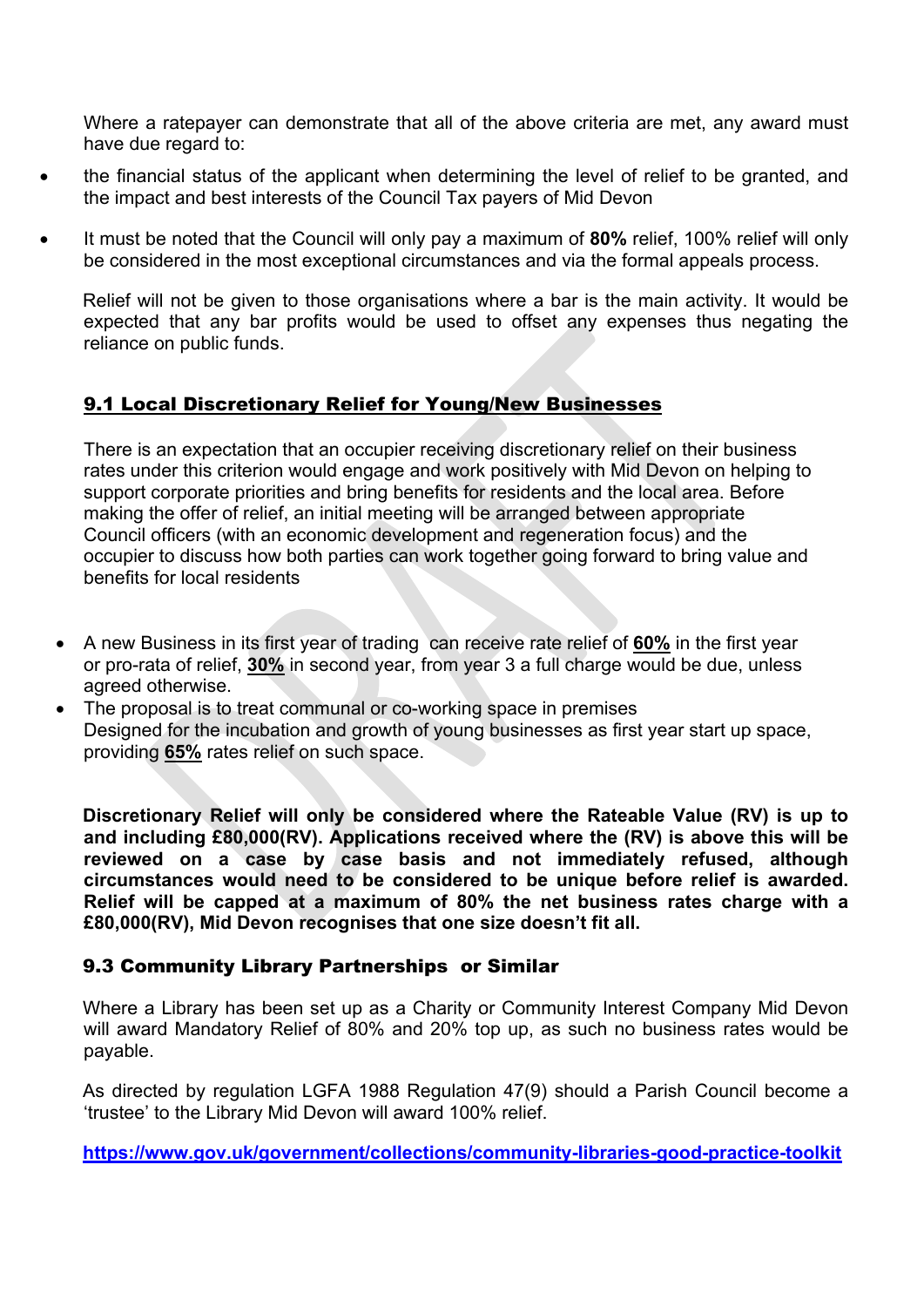### **9. 4 – Other**

Applications could be considered, for example, where the property is used for purposes which are of benefit to the local community but do not fall in any other categories for relief, and it would be in the interests of the Council Tax Payer to make an award, as the Council has to meet a percentage of the cost of 40%. It could also be used to support regeneration projects within Mid Devon to bring empty properties back into use by way of 'staged occupation'

Mid Devon Council recognises that the Government want to help "child care providers" – Applications are welcome awards will be calculated in-line with local policy.

# 10. Period of Relief

Where an application is successful, the following will be notified in writing:

- The amount of relief granted and the date from which it has been granted;
- If relief has been granted for a specified period, the date on which it will end;
- The new chargeable amount:
- The details of any planned review dates and the notice that will be given in advance of a change to the level of relief granted; and
- All change in circumstances should be notified to the Authority
	- *Please note the "state aid" declaration must be signed and returned. Failure to do so will mean the loss of discretionary relief.*

# 11. Backdating

.

Section 47 (7) of the Local Government Finance Act 1988 stipulates that a decision to grant relief for a specific day is invalid if it is made more than 6 months after the end of the financial year in which the day falls. This means that:

- Applications decided before 1 October can be backdated to the start of liability or 1 April of the previous financial year (whichever is the most recent)
- Applications decided after 30 September can only be backdated to the start of liability or 1 April of the current financial year (whichever is the most recent).

# 12. Interaction of Relief Rules

S43 (8B) LGFA 1988 says that where the ratepayer qualifies for both charitable and small business rates relief then the chargeable amount is calculated using the formula for charitable relief not small business rates relief

Certain properties may be eligible for other types of relief. Under section 61(4) of the Local Government Act 2003:-

- If a property is eligible for charitable relief and small business rates relief, it shall receive charitable relief;

- If a property is eligible for rural rate relief and small business rates relief, it shall receive rural rate relief;

- If a property is eligible for all three reliefs it shall receive charitable relief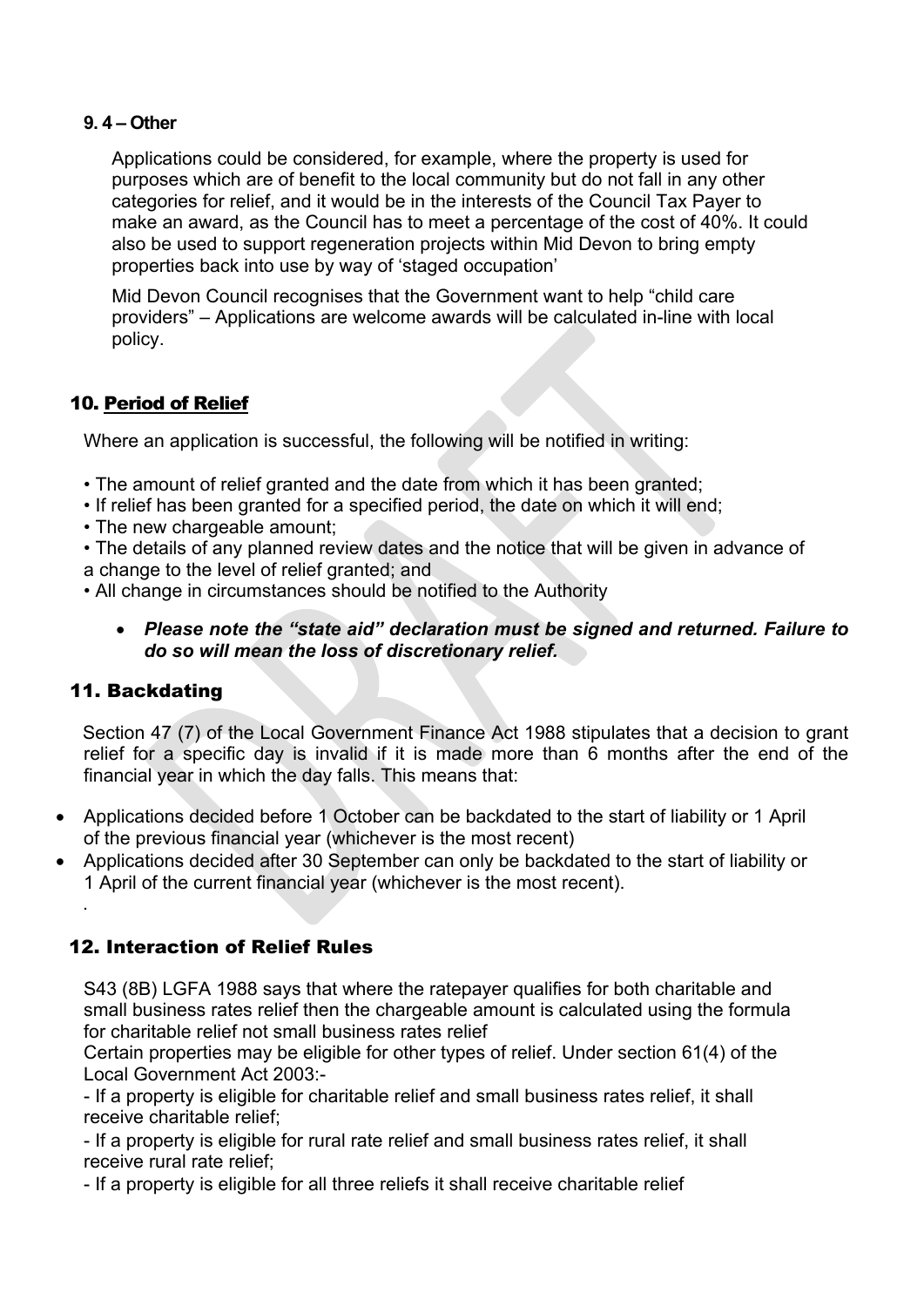# 13. Organisations Receiving Funding from Mid Devon

Funding includes grants, contracts (including funding from joint commissioning arrangements between the Council and other public agencies) and discounted rent under a community building model lease.

The Council will use its discretion on a case by case basis to offer up to 80% relief to organisations receiving funding from the Council.

The case by case assessment for offering 80% relief to organisations that are funded by the Council will be based on the following information that will be requested on the application form, the Council reserves the right not to award any further relief if it feels the funding already received is sufficient.

> 1. Their funding arrangement with Mid Devon, including the date when the funding arrangement will come to an end, plus amount received.

> 2. To outline how the additional discretionary relief applied for would directly support and be reinvested in the activities or initiative that Mid Devon is funding the organisation to undertake

3. The social value for local residents and taxpayers

**Discretionary Relief will only be considered where the Rateable Value (RV) is up to and including £80,000(RV). Applications received where the (RV) is above this will be reviewed on a case by case basis and not immediately refused, although circumstances would need to be considered to be unique before relief is awarded. Relief will be capped at a maximum of 80% the net business rates charge with a £80,000(RV), Mid Devon recognises that one size doesn't fit all.**

# 14. Applications

Applications must be made via Citizen Access (enter website address link) – or by email, supporting information must be uploaded or attached to the email.

# 15. State Aid

State Aid law is the means by which the European Union regulates state funded support to businesses. Providing discretionary relief to ratepayers is likely to amount to State Aid. However the Supporting Small Businesses relief scheme will be State Aid compliant where it is provided in accordance with the De Minimis Regulations (1407/2013)7.

The De Minimis Regulations allow an undertaking to receive up to €200,000 of De Minimis aid in a rolling three year period (consisting of the current financial year and the two previous financial years)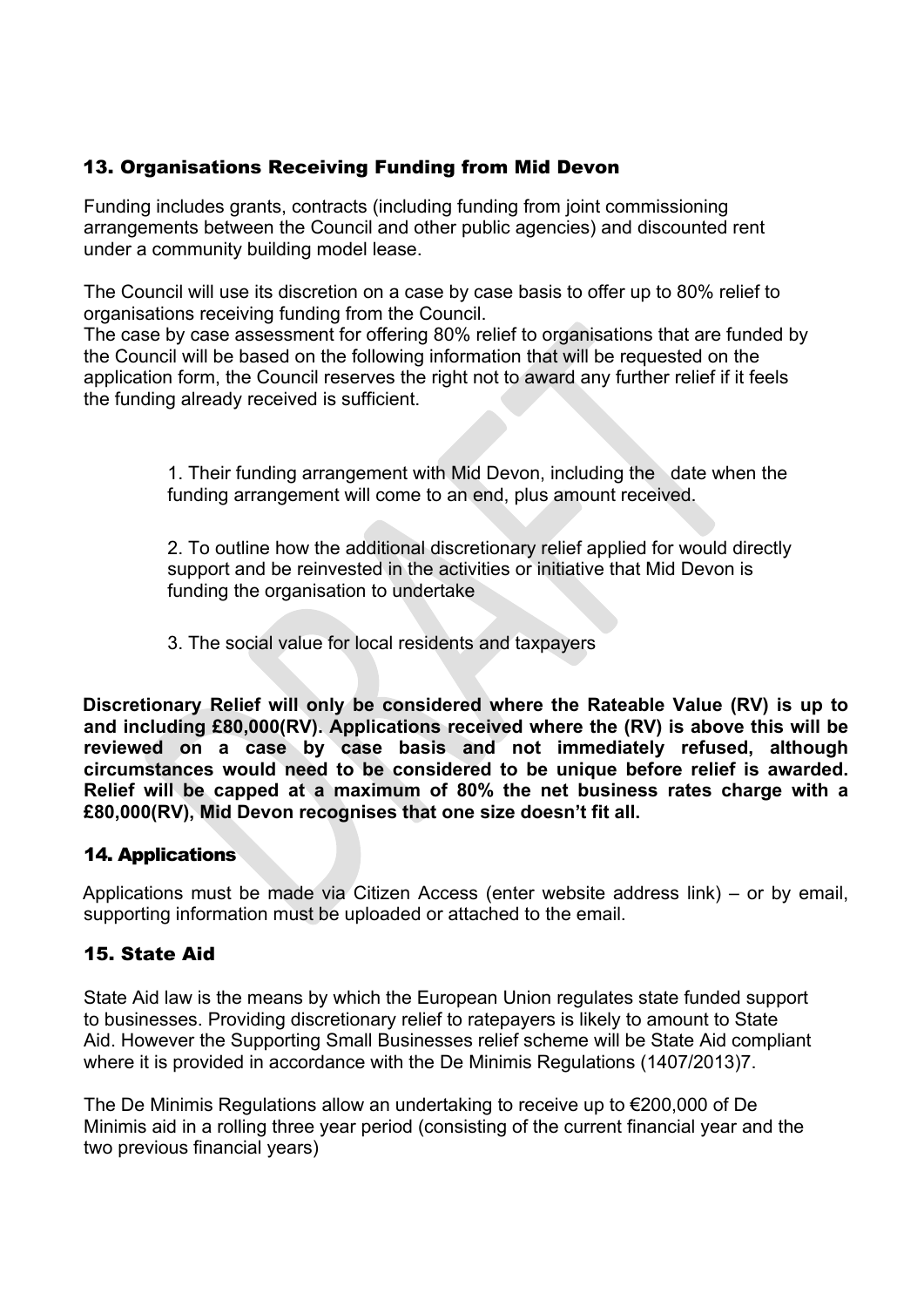To administer De Minimis it is necessary for the local authority to establish that the award of aid will not result in the undertaking having received more than €200,000 of De Minimis aid. Note that the threshold only relates to aid provided under the De Minimis Regulations

### **The Council will issue a declaration form with all awards of discretionary relief, failure to return will result in relief being removed**.

### **15.1 State Aid & Brexit (this could be to governmental change)**

[https://www.gov.uk/government/publications/state-aid-if-theres-no-brexit-deal/state-aid](https://www.gov.uk/government/publications/state-aid-if-theres-no-brexit-deal/state-aid-if-theres-no-brexit-deal)[if-theres-no-brexit-deal](https://www.gov.uk/government/publications/state-aid-if-theres-no-brexit-deal/state-aid-if-theres-no-brexit-deal)

# 16. Approvals

Any Officer or Councillor involved in the decision-making process for Discretionary Rate Relief or Hardship Relief must declare if they have an interest in or an association with any ratepayer applying.

Upon receipt of the application the initial assessment to award or refuse Discretionary Rate Relief will be made by an "officer" their recommendations must be agreed by an 'approved Manager or the s151 / deputy. Relief awarded under **9.1** can only be approved by the s151 or Deputy s151.

Applicants will be notified in writing of all decisions. A revised Business Rates bill will be issued with a letter informing them of how much relief has been awarded and the dates the relief will be awarded between.

The applicant will be required to apply for further relief when the current period of relief expires; there will be no 'reviews'

**Approvals will not be required for reliefs given under 'temporary measures' the Revenues Manager or another approved officer such as s151 or deputy will have the delegated authority to award relief as per local policy and the legal process.**

# 17. Appeals

There is no statutory right of appeal against a decision made by the Council in respect of Discretionary Rate Relief. However, a nominated officer in consultation with the Portfolio Holder will review the case where it is believed that the policy has not been applied correctly.

The applicant will be allowed to submit in writing additional or new information/evidence to support the application.

If an unsuccessful applicant requests an appeal, they will still need to continue to pay their business rates. Once the appeal has been heard, the ratepayer will be informed, in writing, of the decision.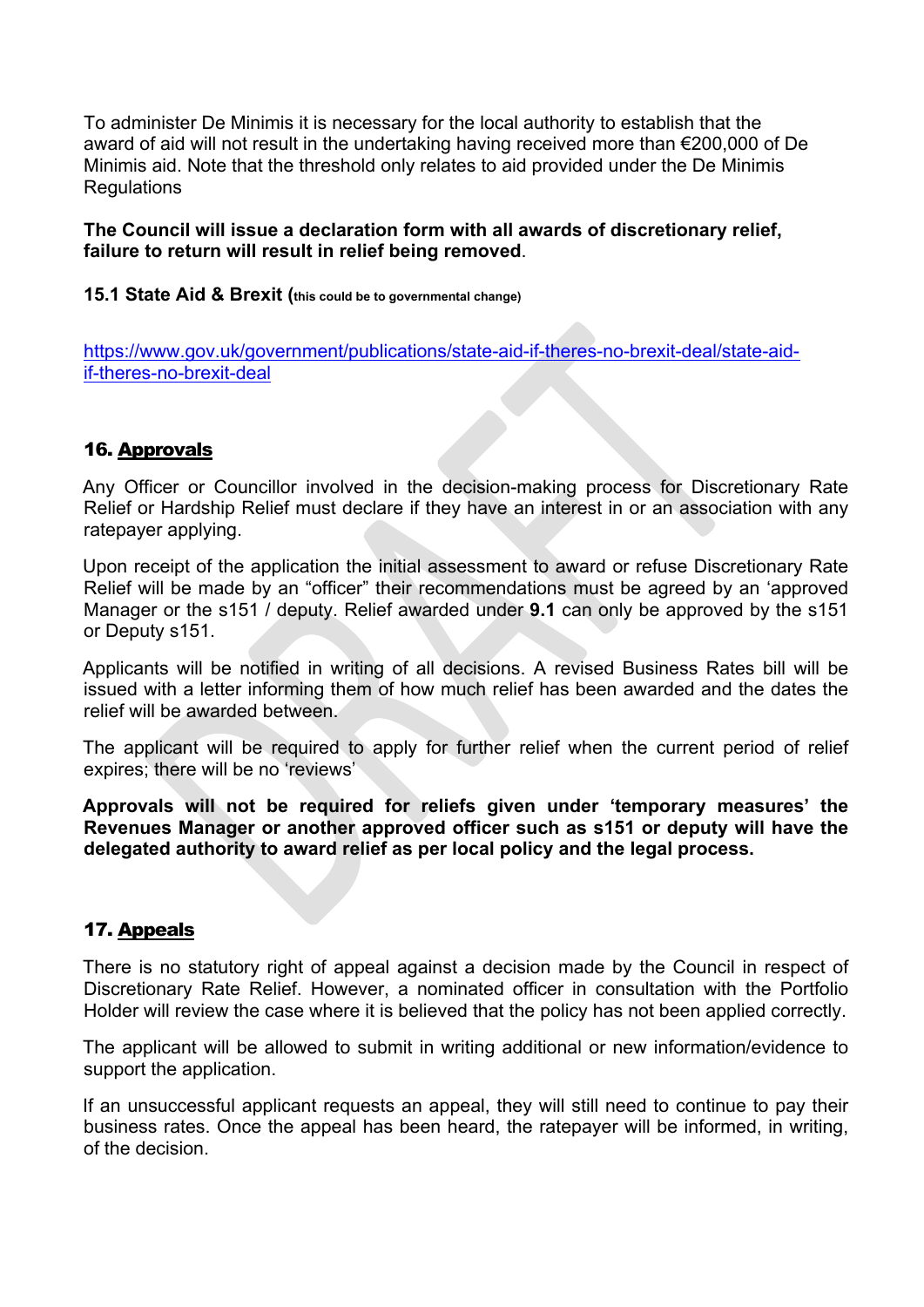Although the amount of relief is restricted to a maximum of **10%** 'top up' if receiving 80% Mandatory Relief and **80%** for Discretionary awards (non-funded)**,** in very exceptional circumstances, **100%** Discretionary Rate Relief may be awarded. This would be assessed on a case by case basis.

**Every appeal for Discretionary Rate Relief must be supported by their ward Councillor via letter or email as part of the appeal process. This must be sent for the attention of the Revenues Manager or the officer taking ownership of the case.**

The right of appeal process does not affect a ratepayer's legal right to challenge the decision by way of a Judicial Review.

### 18. Policy Review / Amendments

The Council reserves the right to review the policy at any time.

### 19. Communications

The Council will publicise Discretionary Rate Reliefs available on its Website

### 20. Fraud

The Council is committed to reducing fraud in all its forms. An organisation which tries to fraudulently apply for discretionary rate relief by falsely declaring their circumstances, or providing a false statement or evidence in support of their application, may have committed an offence under the Theft Act 1968. Where we suspect that such a fraud may have occurred, the matter will be investigated in line with the Council's Anti-Fraud Strategy. This may lead to criminal proceedings being instigated.

# 21 . Future Changes (these may change)

- **Public Toilets – The Government have advised that they intend to allow "100% Mandatory Relief on "stand alone" public toilets- The date of this legal change has not yet been advised. The relief could apply to public and privately owned toilets. Further details still required**
- **Rural Rate Relief – The Government intend to change the law allowing 100% relief to be award. Currently Billing Authorities are allowed to pay the 50% top up using their discretionary relief powers under s47. The Government will be required to confirm the 'continuance' of this change if Primary Legislation remains unchanged for 2020/21**
- **Governmental budget changes brought in from Autumn / Spring Statements**